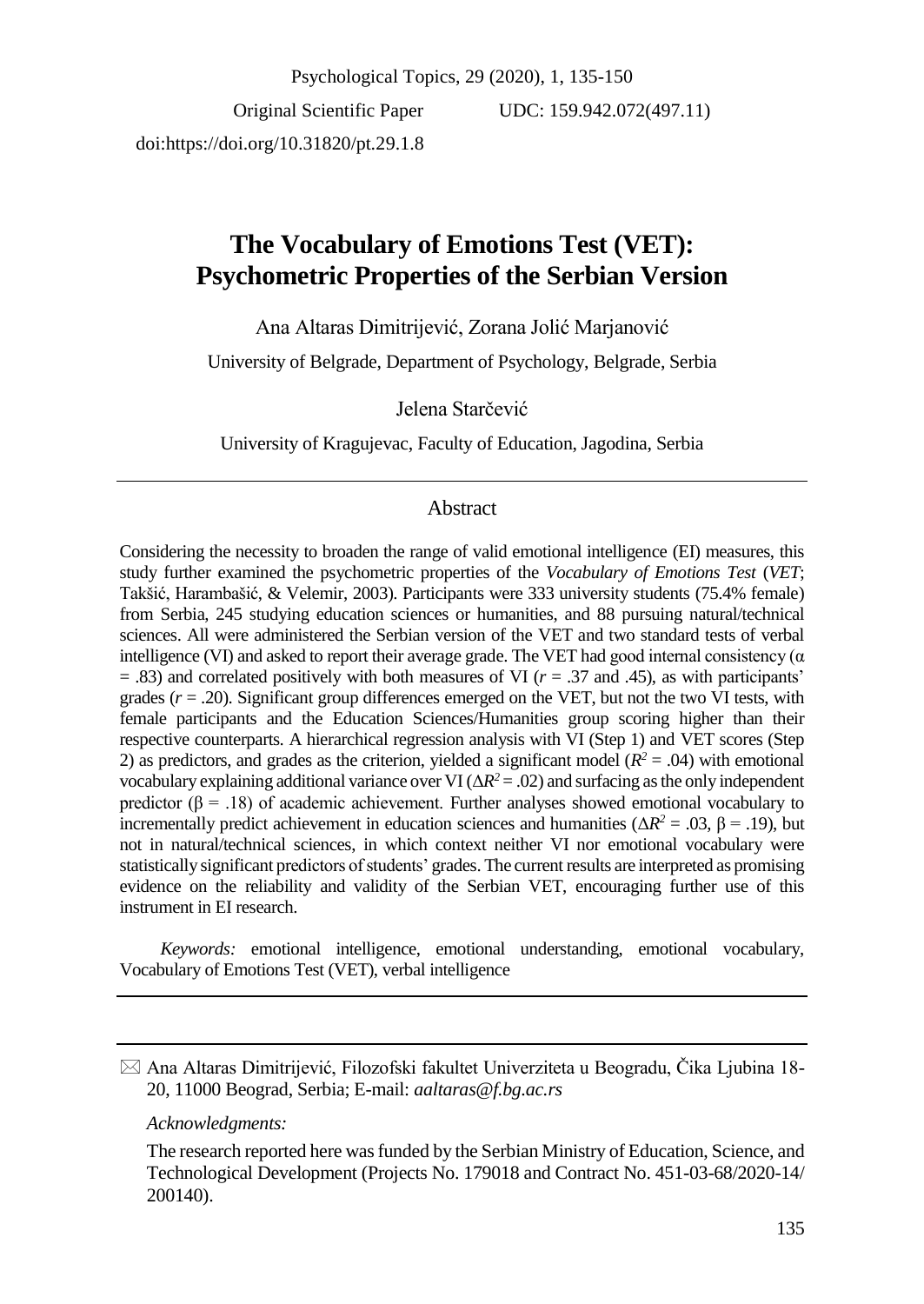#### **Introduction**

A major challenge taken up by the proponents of emotional intelligence (EI) has been to establish the construct as a true or standard intelligence (see e.g., Mayer, Caruso, & Salovey, 1999; Mayer, Salovey, Caruso, & Sitarenios, 2001). Indeed, the ability model of EI proposed by Mayer and Salovey (1997) has been developed precisely so as to fulfil the conceptual criteria for a distinct intellectual ability. Moreover, the model has provided a good framework to operationalize the construct and test whether it can also meet the empirical criteria for a new intelligence (Mayer et al., 1999). It has thus been established that measures of EI derived from the Mayer-Salovey model indeed conform to the positive manifold of traditional measures of cognitive abilities and that they can be integrated into the Cattel-Horn-Carroll (CHC) model as yielding another broad factor of human intelligence (MacCann, Joseph, Newman, & Roberts, 2014; Mestre, MacCann, Guil, & Roberts, 2016). Evidence has also been presented that ability EI contributes over and above academic intelligence, personality or both to the prediction of socioemotional outcomes such as quality of social interactions and interpersonal relationships (Lopes et al., 2004; Lopes, Salovey, Côté, & Beers, 2005; Lopes, Salovey, & Straus, 2003) or psychological well-being (Altaras Dimitrijević, Jolić Marjanović, & Dimitrijević, 2018; Extremera, Ruiz-Aranda, Pineda-Galán, & Salguero, 2011). On top of this, ability EI has been shown to possess some incremental predictive power in relation to academic achievement (Gil-Olarte Márquez, Palomera Martín, & Brackett, 2006; Ivcevic & Brackett, 2014; Rivers et al.,  $2012$ ), in which context it is speculated to be particularly relevant at the level of post-secondary education and to potentially have a differential impact on success in different academic fields (Parker, Saklofske, Wood, & Collin, 2009).

While, overall, the prospects of establishing EI as a true intelligence appear good, there are two major challenges that still need to be tackled, both of which concern the measurement of the construct. The first is the *requirement for more tests* that would serve as alternative or partly overlapping measures of (particular aspects of) ability EI. While there are a number of tests to assess any aspect of traditional, academic intelligence, the assessment of ability EI has relied mostly on one procedure – the *Mayer-Salovey-Caruso Emotional Intelligence Test* (*MSCEIT;*  Mayer, Salovey, & Caruso, 2002). This obvious lack of diversity of EI measures presents a serious obstacle for resolving some important questions; for instance, the issue of placing EI within the CHC model of intelligence cannot be conclusively resolved without a broader spectrum of tests to measure the construct. Ultimately, unless they can be confirmed with multiple tests of EI, any empirical results regarding the construct may be disputed as being specific to the measurement method employed (MacCann & Roberts, 2008). The problem seems to be particularly pressing when it comes to assessing the two higher branches of EI, i.e., the abilities of understanding and managing emotions, which capture the "strategic" essence of the construct (Mayer et al., 2002). Although there have been several laudable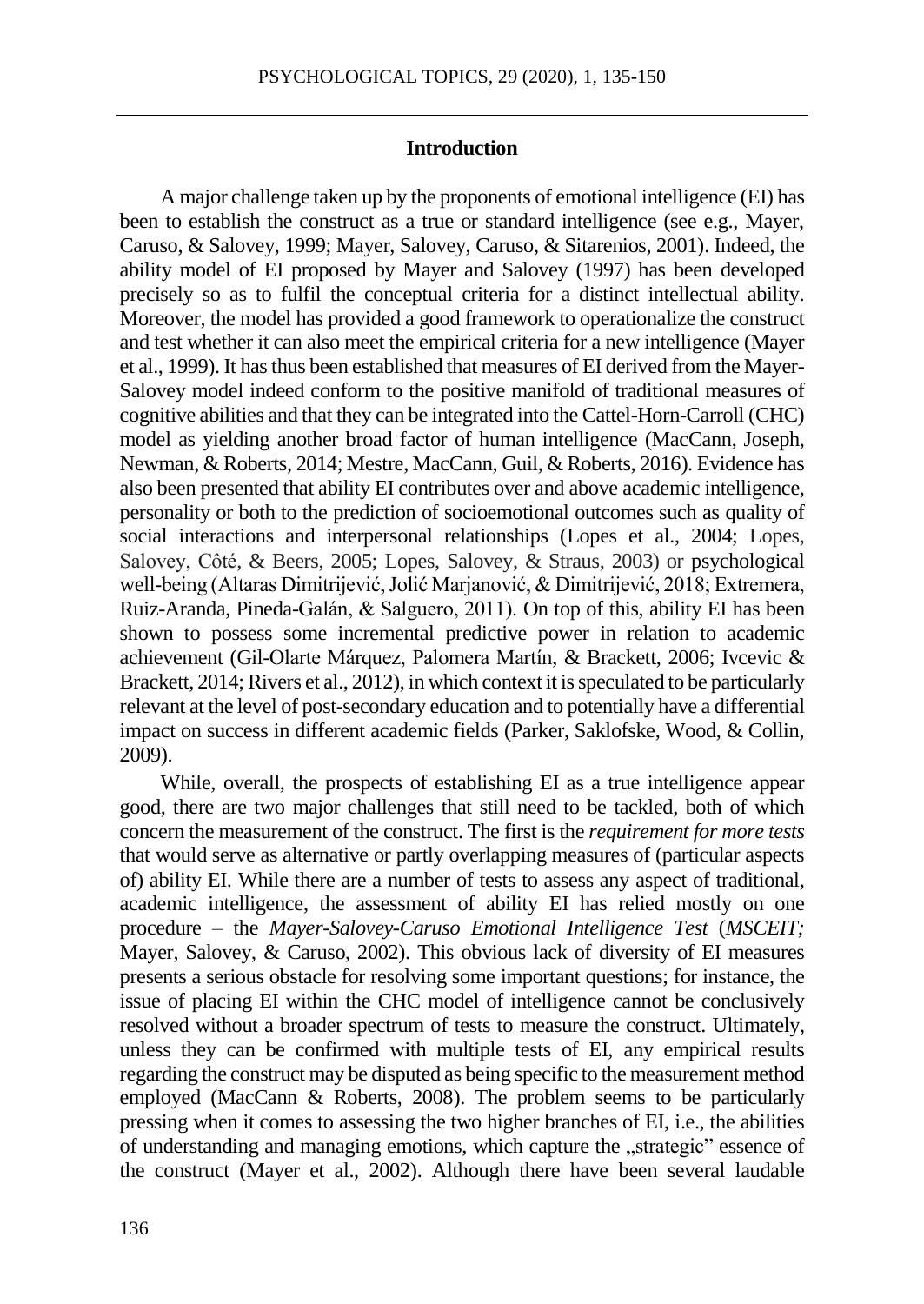attempts to develop such tests (e.g., MacCann & Roberts, 2008), particularly in the Croatian context (e.g., Babić Čikeš, Marić, & Šincek, 2018; Buško & Babić Čikeš, 2013; Kulenović, Balenović, & Buško, 2000; Mohorić, 2016; Takšić, Harambašić, & Velemir, 2004), so far only few of the proposed measures have been validated in (culturally) different samples and introduced to a wider, international audience.

The second is the *requirement for any test of ability EI to be much like a standard intelligence test*. Despite obvious efforts to design the MSCEIT in this vein, this test is often criticized for using weighted consensus scoring (regardless of whether the normative sample is drawn from the general population or a pool of experts), rather than a scoring key based on a single, indisputably correct answer for each item (MacCann, Roberts, Matthews, & Zeidner, 2004). To circumvent this problem, both MacCann and Roberts (2008) and Mohorić (2016) relied on Roseman's appraisal theory of emotions to determine the correct answers for their tests of emotional understanding; nevertheless, while yielding some evidence of validity, both attempts faced issues regarding internal consistency, which, at best, reached acceptable levels  $\langle \langle .80 \rangle$ . In other words, although they came closer to standard intelligence tests in terms of scoring, they did not so when it comes to the reliability of measurement. Thus, the quest for psychometrically sound ways to supplement the MSCEIT in assessing ability EI remains ongoing.

# **Measuring Ability EI with the Vocabulary of Emotions Test (VET)**

Given the above, our attention has turned to an instrument proposed to target the strategic area of EI in a manner that most closely resembles that of a standard intelligence test – *the Vocabulary of Emotions Test – VET* (Takšić et al., 2003). In the following sections, we will present the rationale of this instrument and review available evidence on its psychometric properties.

**Rationale: Why focus on emotional vocabulary?** The VET probes into the ability to label emotions with words and understand the relations (of similarity and difference) between emotions as reflected in language. By focusing on emotional vocabulary, the authors of the test were able to resolve some important theoretical and practical issues in measuring ability EI.

According to Mayer and Salovey's ability model, the Understanding Emotions branch also encompasses "linguistic information about emotions" (Mayer et al., 2001). In fact, it is precisely the ability to label emotions with words and to "recognize the relationships among exemplars of the affective lexicon" that is regarded as the most fundamental competency within this branch of ability EI (Salovey, Mayer, & Caruso, 2002, p. 161). At the same time, the Understanding Emotions branch has been pinpointed by Mayer et al.  $(2001)$  as the  $\alpha$  central locus of abstract processing and reasoning about emotions"  $(p. 235)$  and the  $C$ , core" cognitive component of the construct of EI (p. 234). Thus, by drawing on emotional vocabulary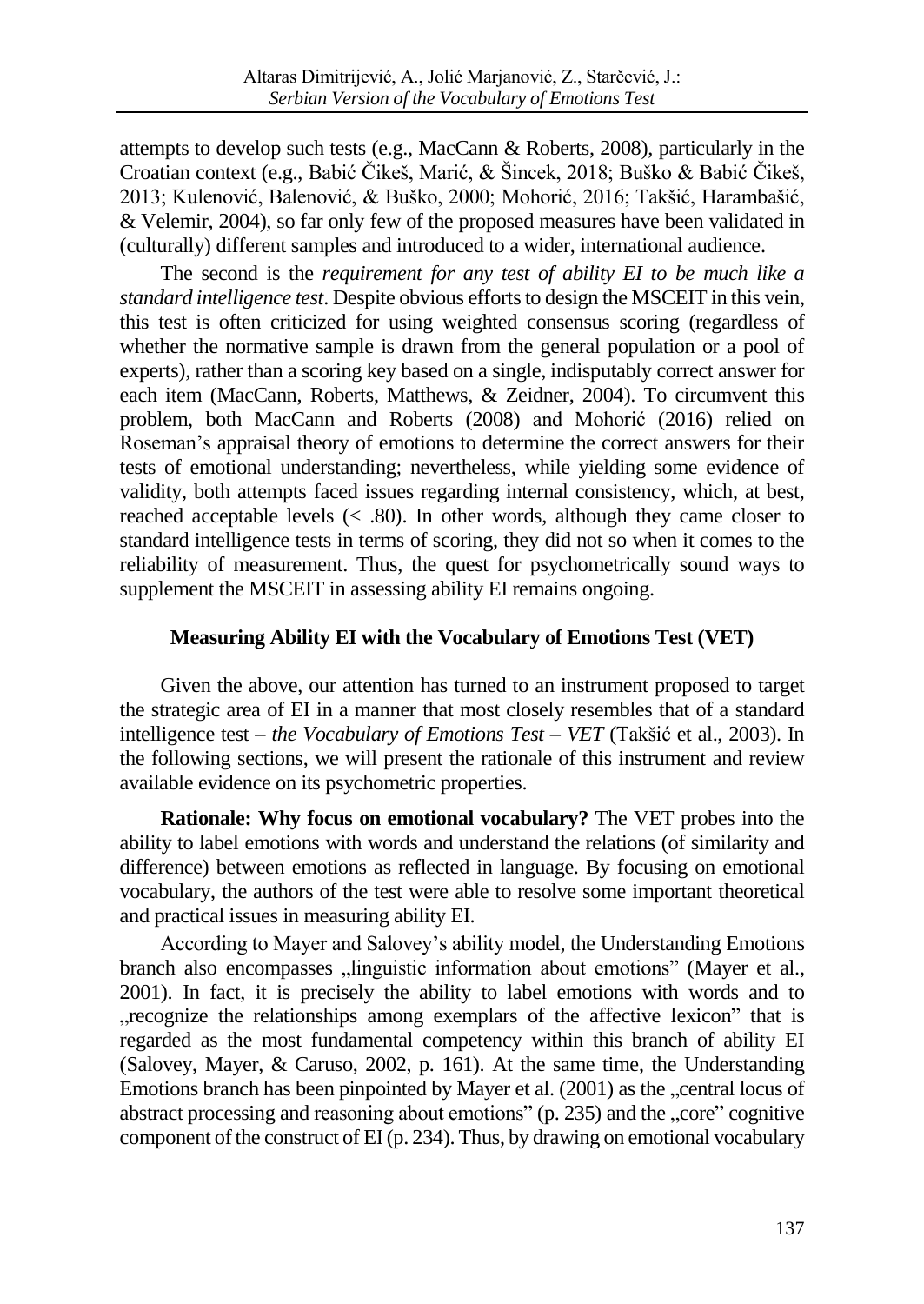as content for their test, the authors of the VET made a crucial step towards ensuring the substantive validity of the proposed measure.

This choice of content also allowed the authors to avoid some of the most common shortcomings of the present tests of ability EI (Costa, Faria, & Takšić, 2011). For one, they circumvented the use of relatively complex item formulations (vignettes) which are characteristic of situational judgment tests and which commonly result in low(er) reliabilities, especially in different cultural settings. Second, they were able to deal with the requirement of constructing a test of EI that would essentially have the same appearance as a standard test of cognitive ability – in this case a regular vocabulary test (such as the one from the *California Tests of Mental Maturity*). In other words, the VET was given the same multiple-choice format as a well-established measure of crystallized intelligence yet differentiated from the latter by employing target words that refer exclusively to emotions. Last but not least, a major advantage of using emotional vocabulary as the sole content of the test was the availability of a correct answer as provided by the dictionary of the Croatian language.

**Psychometric properties and validity evidence**. The VET has hitherto been empirically tested and validated on samples of high-school students from Croatia and Portugal (Costa et al., 2011; Takšić et al., 2004) and a sample of elementary school students from Croatia (Mohorić & Takšić, 2016; Mohorić, Takšić, & Šekuljica, 2016).

**Sensitivity and reliability.** In the above-mentioned studies, the VET has demonstrated good sensitivity, with distributions of scores approximating the normal curve (for details on mean scores in particular samples see Table 1). Previous studies have also established excellent ( $\alpha = .90$ ; Takšić & Mohorić, 2008) or good internal consistency ( $\alpha$  = .84 in Costa et al., 2011;  $\alpha$  = .84 in Mohorić & Takšić, 2016) for the original Croatian version of the test; however, alpha was lower ( $\alpha = .71$ ) for the Portuguese translation (Costa et al., 2011).

**Meaningful group differences**. Significant gender differences on the VET were found in Croatian samples, with girls scoring higher than boys both at the elementary (Mohorić & Takšić, 2016) and the secondary school level (Costa et al., 2011). Considering that women are theoretically expected to be more emotionally intelligent and have indeed been found to outscore men on the MSCEIT*,* at least in samples of adolescents and young adults (Altaras Dimitrijević & Jolić Marjanović, in press), the established gender differences on the original version of the VET speak in favour of the test's validity.

**Convergent-discriminant validity.** Available evidence also supports the convergent-discriminant validity of the VET: The test was found to display positive correlations in the .30 – .35 range with measures of fluid intelligence (Mohorić  $\&$ Takšić, 2016; Mohorić et al., 2016; Takšić et al., 2004), and a larger positive association, slightly above .50, with the TEU (Mohorić & Takšić, 2016; Mohorić et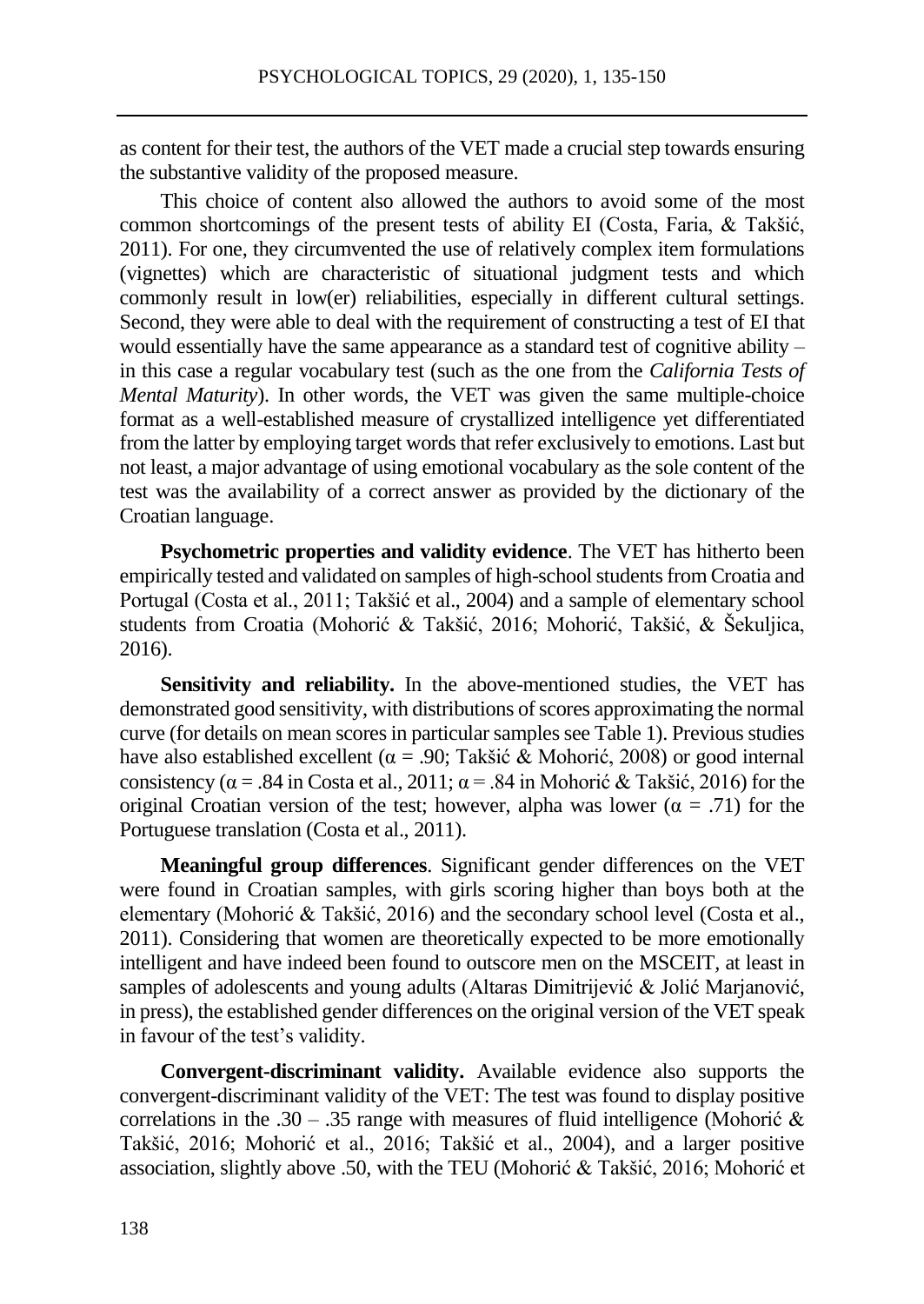al., 2016); not surprisingly, the largest correlation,  $r = .67$ , was observed between the VET and the Vocabulary Test from the *California Tests of Mental Maturity* (Takšić et al., 2004). Despite using the same item format as the latter, the VET still had 44% of specific variance not explained by general vocabulary.

**Criterion validity.** In two instances, the VET was found to act as a significant predictor of scholastic achievement: In a longitudinal study with Portuguese secondary school students, it made a significant, unique contribution to students' grade point average in grades 10 through 12 (Costa & Faria, 2015), while in Mohorić and Takšić's (2016) study in Croatia, the VET emerged as an independent predictor of elementary school students' mean grades ( $\beta = .36$  for girls and .18 for boys), adding to the prediction of this criterion over and above nonverbal intelligence and personality factors. The latter study also found the VET to incrementally and positively predict girls' aggressive behaviour, although it did not surface as a statistically significant predictor of prosocial behaviour at school (Mohorić & Takšić, 2016). Finally, a first insight into the Serbian version of the VET showed the test to incrementally predict intercultural judgment and decision making, as an aspect of intercultural effectiveness (Altaras Dimitrijević, Starčević, & Jolić Marjanović, 2019).

# **The Present Study**

Overall, available examinations of the VET have yielded rather promising results on its psychometric properties, but to gain broader relevance, the instrument would need to be further validated with different samples and in different cultural settings. The aim of this study, therefore, was to test the Serbian version of the VET, which – in linguistic terms – presents only slight modifications to the Croatian original and was thus expected to show a comparable level of sensitivity and reliability. Following the recommendations uttered by other researchers, we were particularly focused on examining the VET's convergent-discriminant validity in relation to verbal intelligence (cf. Costa et al., 2011; Mohorić, Takšić, & Duran, 2010), as well as its predictive validity vis-à-vis academic achievement at the level of post-secondary education and in different fields of study (cf. Parker et al., 2009). As evidence of validity, the VET was expected to be positively associated but not redundant with verbal intelligence and to add to the prediction of academic achievement, particularly in fields of study where EI should matter more, such as education sciences and humanities (Matthews, Zeidner, & Roberts, 2002).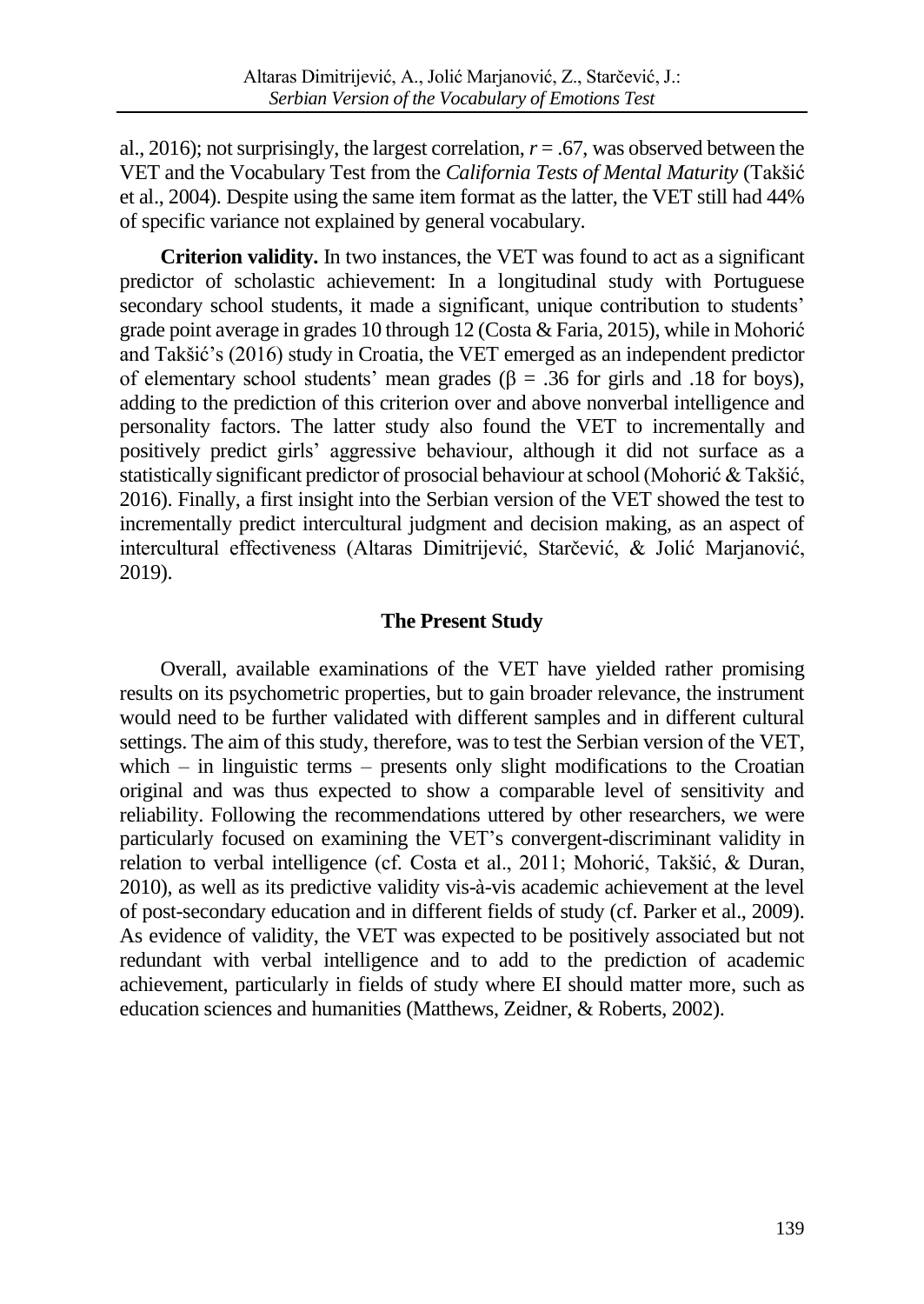#### **Method**

#### **Participants and Procedure**

Participants in the study were 333 undergraduate students from four Serbian universities, 245 of whom (73.6%) pursued studies in education sciences or humanities, and 88 of whom (26.4%) were involved with natural and technical sciences. The sample included 251 (75.4%) female and 82 (24.6%) male students, and their age ranged from 19 to 42 years ( $M_{\text{age}} = 21.44$ ;  $SD_{\text{age}} = 2.53$ ). As within the target population, samples from the two study fields were unbalanced with respect to gender, with 225 (91.5%) female participants in the Education Sciences/Humanities and 26 (29.9%) in the Natural/Technical Sciences group.

All participants were invited to participate and tested during their regular class hours at university premises. Before data collection, all were informed on the general nature of the study, after which those who agreed to participate provided their informed consent. Participation in the study was voluntary and compensated with provision of extra course credits or individual feedback on test results (depending on the faculty and field of study).

#### **Measures**

Participants filled in a brief information sheet, asking them to specify their gender, year and field of study, and average grade in all exams previously taken. The following measures were administered to assess their EI and verbal abilities:

*Vocabulary of Emotions Test* (*VET*; Takšić et al., 2003). As described above, the VET is a 35-item test designed to assess an important aspect of the Understanding Emotion branch of the ability model of EI (Mayer & Salovey, 1997), i.e., emotional vocabulary. The test adopts a classical vocabulary test format, but with target-words referring to feelings and emotions. Each target-word is paired with six alternatives only one of which is equivalent to it in meaning (e.g., *happy – sad, lonely, angry, merry, satisfied, or none of the above*). Items are scored 0 or 1, the overall score thus ranging from 0 to 35. Data on the VET's previously established psychometric properties are given in the Introduction.

*Verbal Analogies & Scrambled Sentences Tests* (Stevanović, 1988). Verbal intelligence (VI) was measured using two tests targeting verbal reasoning and verbal working memory. Both are well-established and reliable measures of verbal abilities for Serbian-speaking participants. Verbal reasoning was assessed via the 30-item *Verbal Analogies Test (VAT)*, using the traditional word analogy item format (e.g., *shoe : foot = glove : ? – skin, hand, winter, wool, textile*) and yielding scores ranging from 0 to 30. Verbal working memory was measured using the 25-item *Scrambled Sentences Test (SST)* that requires test-takers to quickly mentally rearrange words to arrive at a meaningful sentence and then follow the instruction contained within it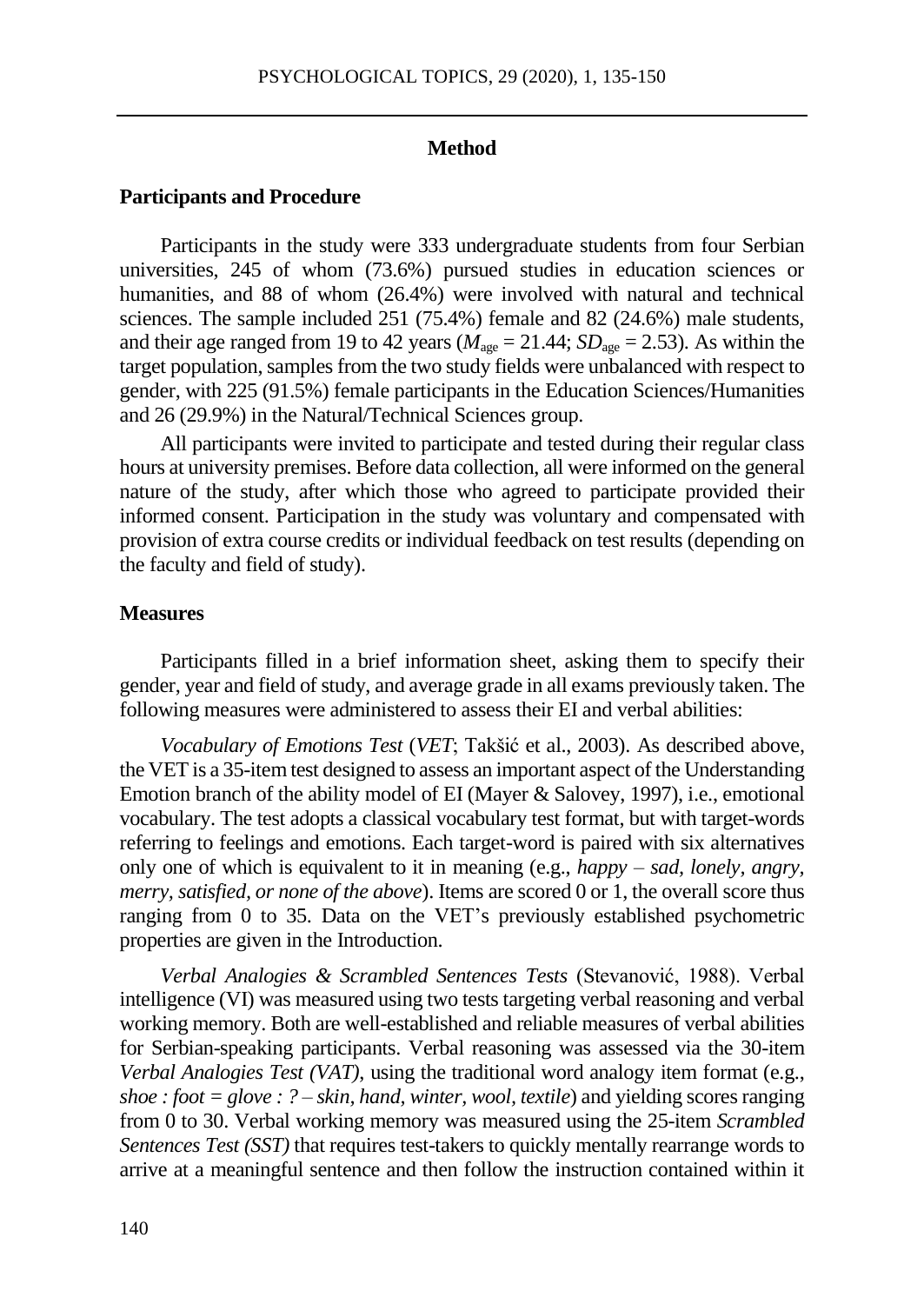(e.g., *this with pencil your sentence underline*). Scores on this test take values from 0 to 25.

## **Results**

## **Descriptive Statistics and Distributional Properties**

Table 1 gives the mean, standard deviation and range of scores on the VET in the present sample, in comparison to data obtained with the original Croatian version of the instrument. The median score in the present sample was 25, and average item difficulty .71. The Kolmogorov-Smirnov test yielded a statistically significant *Z* value of  $1.42 (p < .05)$ , whereas both Skew and Kurtosis were well below 1 ( $-.39$  and -.49, respectively).

# **Internal Consistency**

As indicated by the results of reliability analyses, the Serbian adaptation of the VET has good internal consistency, with  $\alpha = .83$ . There were no relevant changes in overall alpha when individual items were deleted.

# **Correlations**

Correlations between scores on the VET and the two measures of verbal intelligence are given in Table 1. These correlations were uniformly statistically significant, positive and of moderate size, with no statistically significant difference in the size of the VET's correlations with verbal analogical reasoning and verbal working memory  $(z = 1.53, p = .063)$ . Both the VET and *the Verbal Analogies Test* were also positively albeit only weakly related to the average grade, which was not the case for the test of verbal working memory (see Table 1). Performance on none of the three ability tests was related to age ( $r_{VETxage} = .01$ ,  $r_{VATxage} = -.01$ , and  $r_{SSTxage}$  $=$  -.07, all *ns*), and neither was average grade ( $r = .02$ , *ns*), which is why age was not considered in further analyses.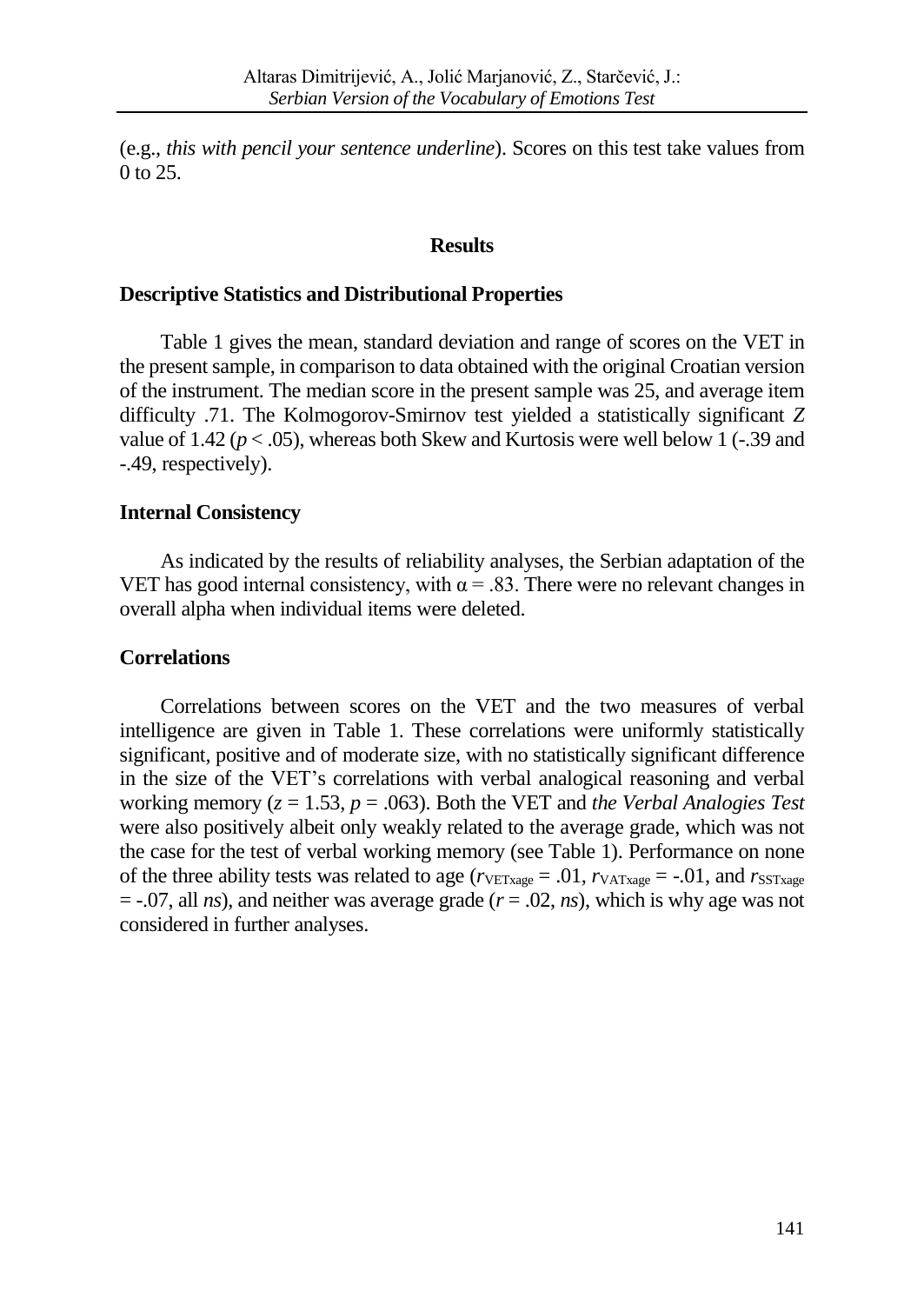#### Table 1

| <b>Measures</b> | <b>Descriptive statistics</b> |              |               | <b>Inter-correlations</b> |                          |                          |
|-----------------|-------------------------------|--------------|---------------|---------------------------|--------------------------|--------------------------|
|                 | N                             | M(SD)        | Range         | VET                       | VAT                      | <b>SST</b>               |
| $VET_{es}$      | 493                           | 15.07(6.96)  | $1 - 32$      |                           |                          |                          |
| $VET_{ss}$      | 437                           | 22.38 (4.57) | $3 - 34$      |                           |                          |                          |
| <b>VETPSS</b>   | 682                           | 19.52(6.57)  | $4 - 32$      |                           |                          |                          |
| <b>VET</b>      | 333                           | 24.82 (5.64) | $6 - 35$      |                           |                          |                          |
| <b>VAT</b>      | 333                           | 20.19(5.41)  | $0-29$        | $.37***$                  | $\overline{\phantom{a}}$ |                          |
| <b>SST</b>      | 333                           | 12.04(4.30)  | $1 - 24$      | $.45***$                  | $.47**$                  | $\overline{\phantom{a}}$ |
| <b>GA</b>       | 318                           | 7.73(0.71)   | $6.00 - 9.67$ | $.20***$                  | $.12*$                   | .10                      |

*Descriptive Statistics for the VET (in the Current and Previous Studies) and Inter-Correlations between Main Study Variables*

*Note.* VET<sub>es</sub> = Vocabulary of Emotions Test scores of Croatian elementary school students (Mohorić & Takšić, 2016); VET<sub>ss</sub> = Vocabulary of Emotions Test scores of Croatian secondary school students (Costa et al., 2011); VET<sub>Pss</sub> = Vocabulary of Emotions Test scores of Portuguese secondary school students (Costa et al., 2011); VET = Vocabulary of Emotions Test scores in the current sample; VAT = Verbal Analogies Test; SST = Scrambled Sentences Test: GA = Grade average; \*\**p* < .01.

## **ANOVA**

ANOVAs were used to test for significant group differences with regard to gender and field of study. In this sample, the mean VET score of female students (*M*  $= 25.59$ ; *SD* = 5.40) was higher than the one obtained by male students (*M* = 22.45;  $SD = 5.73$ ), with a statistically significant between-group difference ( $F(1, 331) =$ 20.28,  $p < .001$ ;  $d = .56$ ). Of note, gender differences were not observed on either of the verbal intelligence tests  $(F_{VAT}(1, 331) = 2.31, p = .129; F_{SST}(1, 330) = .029, p = .029$ .864).

A second ANOVA also revealed that the two groups of students differentiated by field of study differed significantly with respect to their VET scores  $(F(1, 331) =$ 10.35,  $p = .001$ ;  $d = .40$ ), with participants from the Education Sciences/Humanities group scoring higher ( $M = 25.40$ ;  $SD = 5.58$ ) than students from the Natural/ Technical Sciences group ( $M = 23.18$ ;  $SD = 5.49$ ). Again, there were no statistically significant differences between these two groups on tests of verbal intelligence  $(F<sub>VAT</sub>(1, 331) = 2.97, p = .086; F<sub>SST</sub>(1, 331) = 2.32, p = .129$ . However, the Education Sciences/Humanities group reported on average higher grades (*M* = 7.82,  $SD = 0.72$ ) than the Natural/Technical Sciences group ( $M = 7.46$ ,  $SD = 0.60$ ), the difference being statistically significant  $(F(1, 316) = 16.70, p < .001, d = .54)$ .

### **Hierarchical Regression Analysis**

Finally, the VET's incremental validity was tested using 2-step hierarchical regression analysis, with the two VI tests entered in the first and the VET score in the second group of independents serving to predict academic achievement as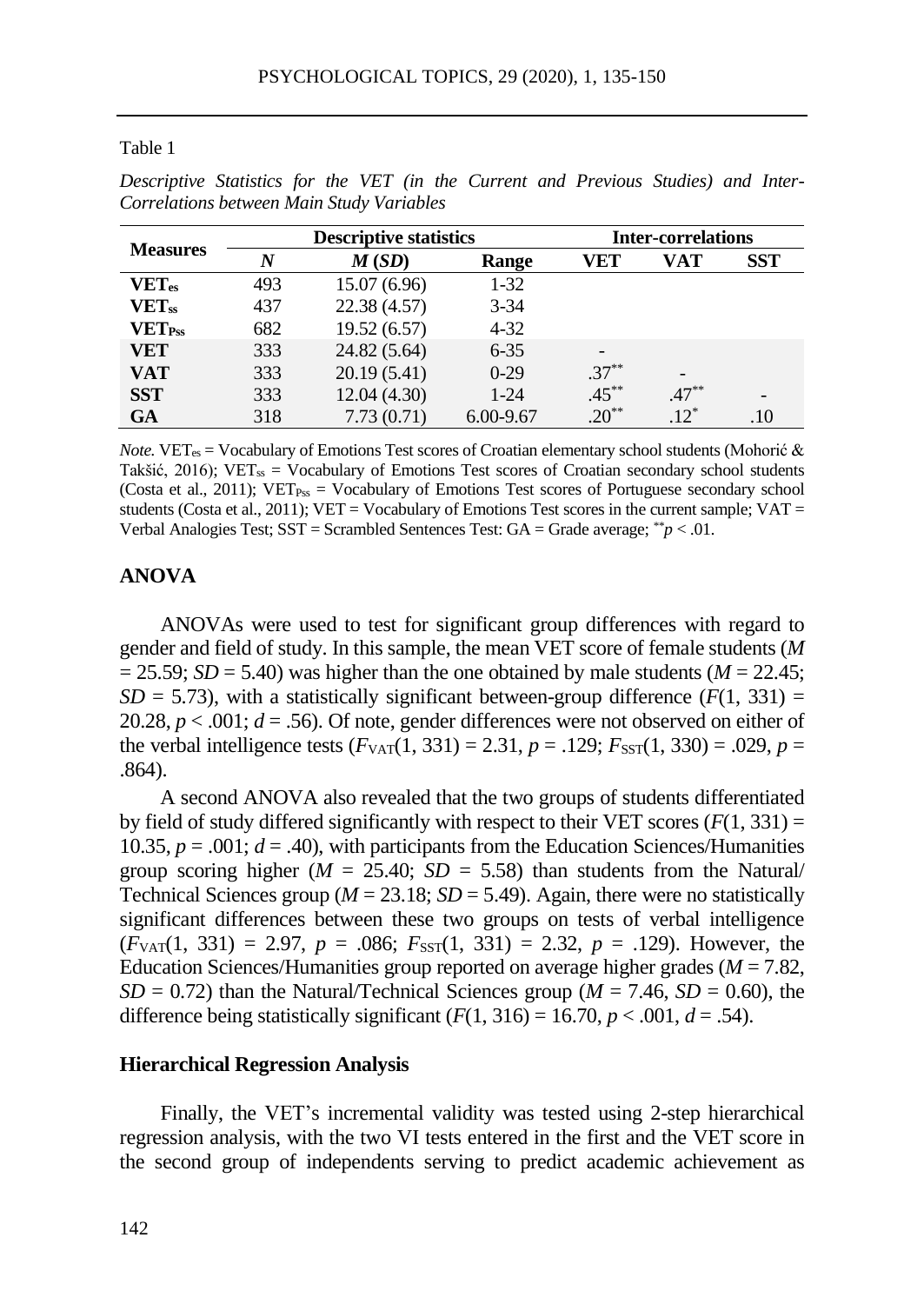indicated by participants' average grade during the course of their studies (criterion measure). As shown by the results of this analysis (Table 2), the two VI measures were not successful in predicting academic achievement. In fact, the regression model explained a statistically significant amount of the variance in grades(4%) only after the VET was entered as a predictor. The obtained Beta coefficients also indicated that emotional vocabulary was the only predictor variable that had a statistically significant contribution to explaining the chosen criterion. The same pattern was observed when the criterion measure was standardized with respect to the field of study, to accommodate for the fact that the latter had a statistically significant effect on students' grades.

The same regression model was then separately tested in the two subsamples differentiated by field of study. In the Education Sciences/Humanities group, the VA score explained 3% of the variance in average grades, and the VET added to the prediction in Step 2, with  $R^2$  increasing so as to account for a total of 6% of criterion variance. In the Natural/Technical Sciences group, neither Step 1 nor Step 2 of the regression analysis yielded any statistically significant parameters.

Table 2

| Model                |                           | Overall sample |                     | <b>Education</b><br><b>Sciences/Humanities</b><br>subsample |            | Natural/Technical<br>Sciences subsample |  |
|----------------------|---------------------------|----------------|---------------------|-------------------------------------------------------------|------------|-----------------------------------------|--|
|                      |                           | t              |                     | t                                                           |            | t                                       |  |
| Step 1               |                           |                |                     |                                                             |            |                                         |  |
| <b>VAT</b>           | .09                       | 1.42           | .18                 | $2.41*$                                                     | $-.02$     | $-16$                                   |  |
| <b>SST</b>           | .06                       | .96            | .01                 | .18                                                         | .07        | .53                                     |  |
| F(df)                |                           | 2.72(2, 315)   |                     | $4.10^{*}(2, 230)$                                          |            | .14(2, 82)                              |  |
| $\mathbb{R}^2$       |                           | .02            |                     | .03                                                         |            | .00                                     |  |
| Step 2               |                           |                |                     |                                                             |            |                                         |  |
| <b>VAT</b>           | .06                       | .86            | .13                 | 1.74                                                        | $-.01$     | $-.08$                                  |  |
| <b>SST</b>           | $-.00$                    | $-.04$         | $-.05$              | $-.66$                                                      | .08        | .63                                     |  |
| <b>VET</b>           | .18                       | $2.79***$      | .19                 | $2.52*$                                                     | $-.06$     | $-.44$                                  |  |
| F(df)                | $4.45^{\ast\ast}(3, 314)$ |                | $4.91^{**}(3, 229)$ |                                                             | .16(3, 81) |                                         |  |
| $R^2$ , $\Delta R^2$ | $.04, .02$ **             |                | $.06, .03^*$        |                                                             | .01, .00   |                                         |  |

*Results of Hierarchical Regression Analysis with Verbal Intelligence and Emotional Vocabulary as Predictors and Grade Average as the Criterion*

*Note.*  $^*p < .05$ ;  $^*p < .01$ .

# **Discussion**

This study aimed to test the psychometric properties of the Serbian version of the *Vocabulary of Emotions Test (VET)*, as a possible addition to the currently very limited range of psychometrically sound measures of ability EI, particularly its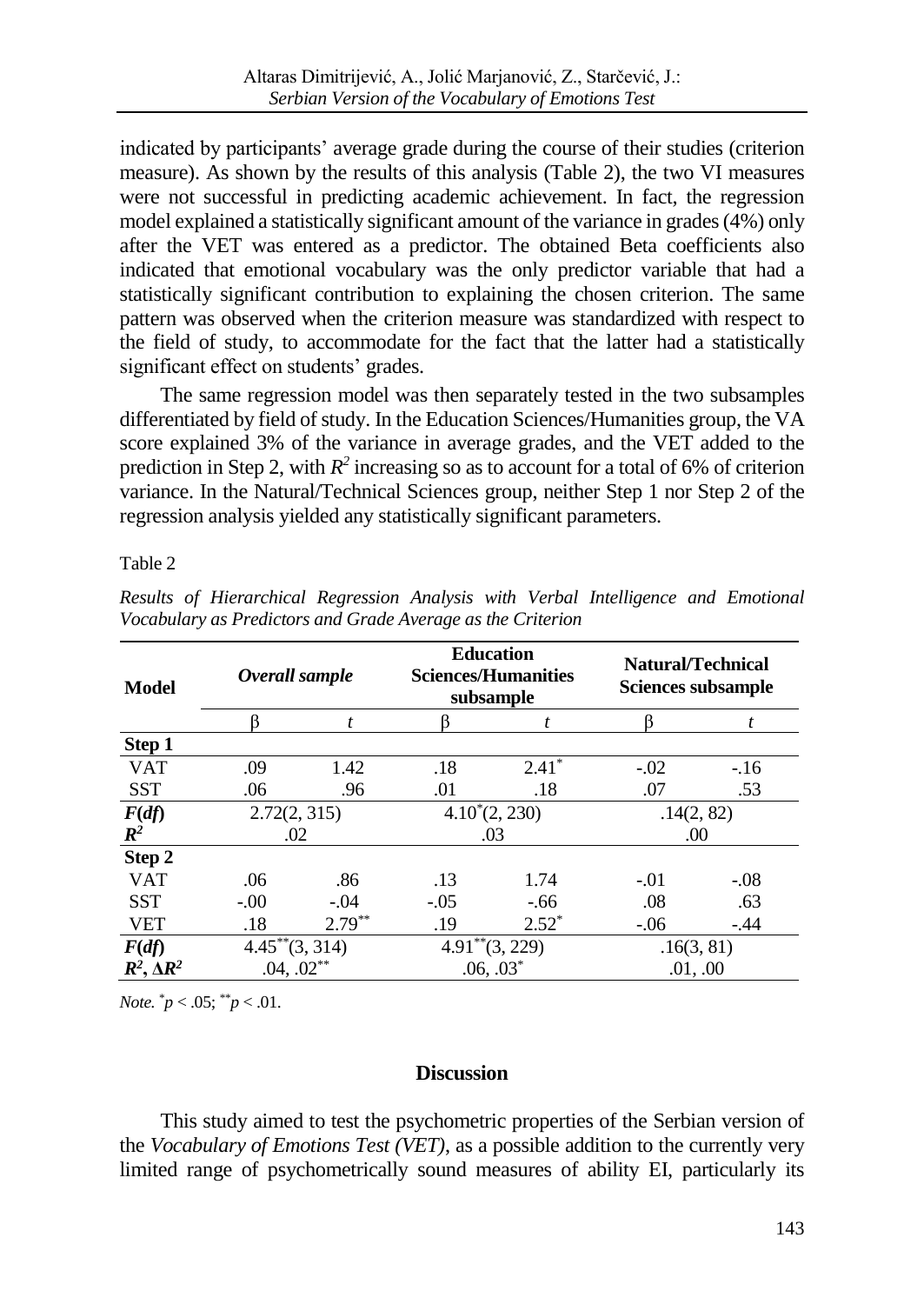Emotional Understanding branch. Considering that this version of the test presents only slight linguistic modifications to the Croatian original, it was expected to perform similarly to the latter, yielding comparably good results when it comes to its distributional properties, internal consistency, associations with verbal intelligence (as evidence of convergent-discriminant validity), and the prediction of academic achievement (as evidence of incremental validity).

As a first observation, the mean and range of scores obtained in the present sample were slightly higher than previously reported for Croatian and Portuguese students (Costa et al., 2011; Mohorić & Takšić, 2016). This is quite understandable, given that the present study was performed with university students, whereas previous research recruited younger, school-aged participants. Indeed, comparing the means of samples drawn from different populations (Table 1), there seems to be a steady and meaningful increasement in VET scores from elementary school to high school to university students. Of course, this regularity would have to be confirmed with samples stemming from one country, yet can be taken as a preliminary indication of the VET's validity, as EI is expected to increase with age and level of education (e.g., Altaras Dimitrijević & Jolić Marjanović, in press; Mayer, Salovey, Caruso, & Cherkasskiy, 2011).

Concerning the VET's sensitivity, the distribution of scores in the present sample was approximated by a left-skewed curve, which, according to the Kolmogorov-Smirnov test, diverges from the normal one. Still, an inspection of other relevant statistics leads us to conclude that any asymmetry in the distribution of scores is only a minor one. Both Skew and Kurtosis were well below 1, which is regarded as acceptable (George & Mallery, 2010); the lowest and highest score were distant enough to ensure adequate score dispersion; finally, the mean was almost equal to the median. All of this speaks for sufficient sensitivity of the Serbian VET, although it should be noted that the test might be somewhat less sensitive and exhibit ceiling effects for respondents of higher education (which is expected given that item selection for the standard 35-item version of the VET was based on the performance of a high-school sample and emotional vocabulary is assumed to develop with further education).

The Serbian VET also showed good internal consistency in the present sample, with Cronbach's alpha reaching an almost identical value as in two studies with Croatian students (Costa et al., 2011; Mohorić & Takšić, 2016). The fact that equivalent alpha values were obtained in Croatia and Serbia, while internal consistency was considerably lower in the Portuguese context (Costa et al., 2011) brings to mind the possibility that translating the VET into languages that are less related to Croatian might present an issue and require a meticulous approach to preserve the psychometric qualities of the instrument and achieve cultural equivalence of its different versions.

While the VET was previously found to have a substantial proportion of specific variance in relation to a standard vocabulary test (Takšić et al., 2004), it has also been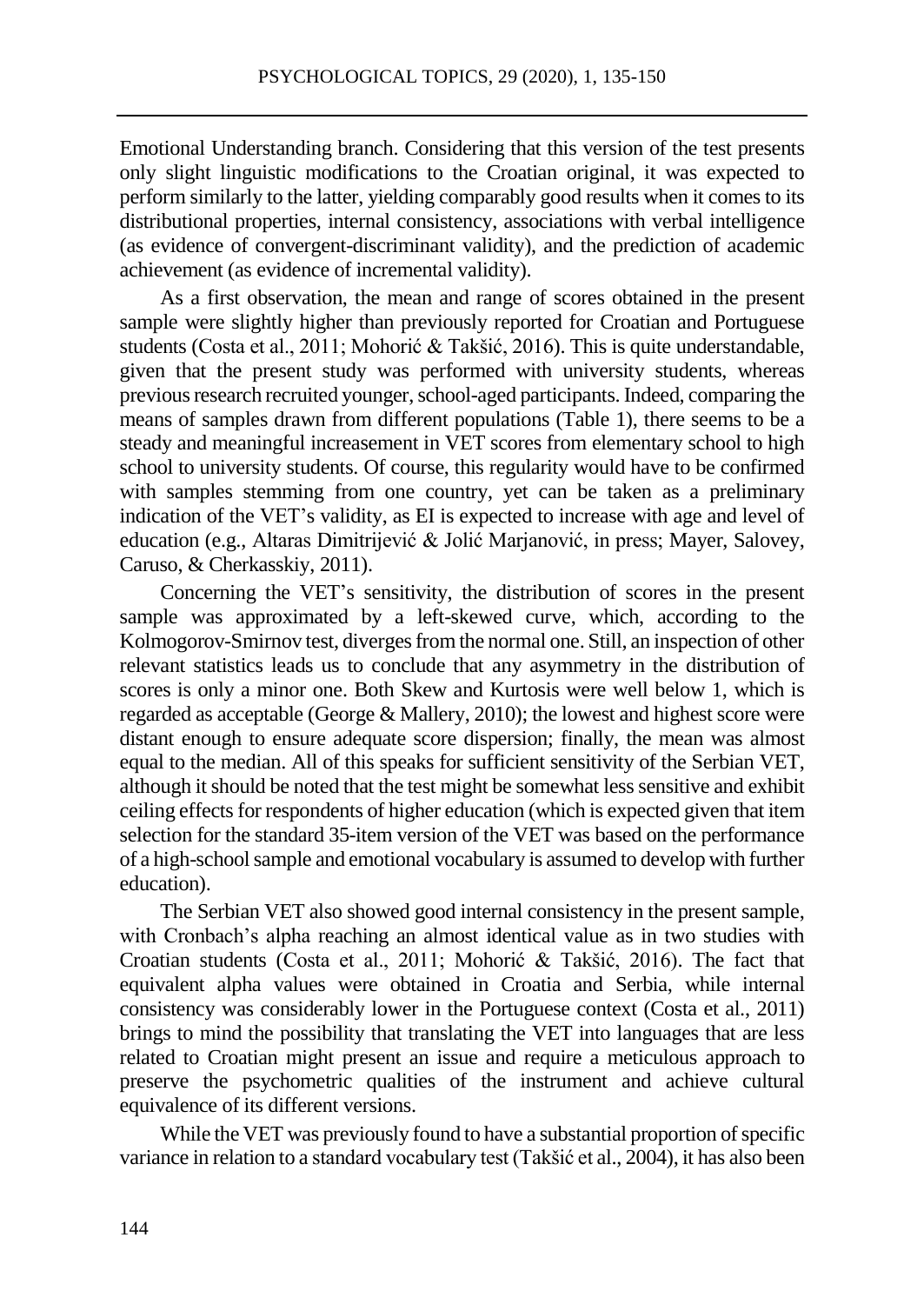noted that further evidence was necessary to firmly establish its distinctness from tests of verbal intelligence (Mohorić et al., 2010). The present results do provide some support for the VET's convergent-discriminant validity, by showing emotional vocabulary to be positively associated with two aspects of VI, i.e., verbal analogical reasoning and working memory, yet not completely overlapping with them. Admittedly, the correlation between the two VI tests was only slightly larger than their correlation with the VET, suggesting that – from a statistical point of view – all three tests might also be subsumed under a general construct of verbal intelligence. Nevertheless, the VET score was further differentiated from standard tests of VI through its associations with gender and field of study, both of which had a nontrivial effect on emotional vocabulary, yet not on verbal analogical reasoning or working memory. A clear implication of these results is that – although EI relies heavily on language, whereby emotions are labelled and communicated – it may ultimately be a distinct quality from traditionally conceived verbal intelligence (cf. Mayer et al., 2001).

The above-mentioned group differences on the VET stand as evidence of validity in their own right, too. Females scored higher than males, which is consistent with the results obtained in Croatian samples with the original version of the VET (Costa et al., 2011; Mohorić & Takšić, 2016); it also corresponds with findings reported for the MSCEIT, at least in samples of adolescents and young adults, and conforms to the theoretical expectation that women would excel in EI (Altaras Dimitrijević & Jolić Marjanović, in press). The finding of higher VET scores in students of education sciences and humanities (in comparison to those studying natural/technical sciences) can also be meaningfully interpreted, asthese studies, and the corresponding professions, are ultimately concerned with understanding and managing human needs and behaviour, and usually involve much social interaction, all of which requires skills from the domain of EI (Matthews et al., 2002). It might precisely be higher EI abilities that orient some students (the majority of whom are female) towards these professions, but it may also be the pursuit of the respective studies which tend to promote EI-related skills.

Although we found the VET to act as a statistically significant predictor of academic achievement in the full sample, our additional analyses revealed that it was in the Education Sciences/Humanities group that some portion of the criterion variance could be explained by verbal intelligence and emotional vocabulary, with the latter exhibiting incremental predictive power over the former; in the Natural/Technical Sciences group, neither VI nor VET scores were predictive of academic achievement. Given that university students are generally highly selected in terms of verbal intelligence, it seems that in the Natural/Technical Sciences group a threshold has been reached, beyond which individual differences in VI do not produce corresponding differences in achievement (which more likely would have been predicted by logical-mathematical and visualization abilities); in education sciences and humanities, however, VI remains a relevant predictor of success even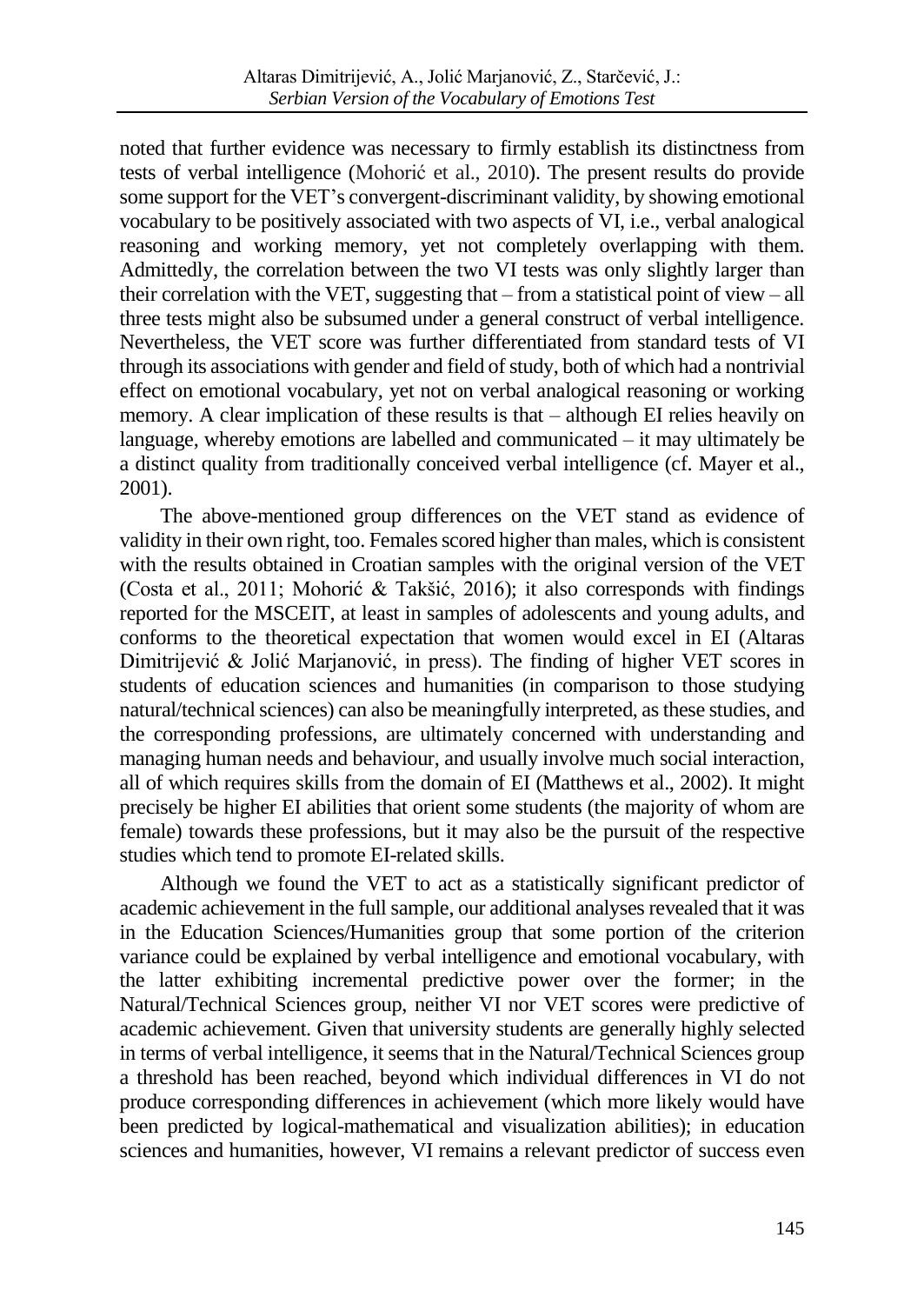at such high levels of competence building as are those taking place in university education. Nevertheless, with VET scores entering the equation, only emotional vocabulary made an independent contribution towards explaining academic achievement differences in the Education Sciences/Humanities group, testifying not only to the incremental validity of the VET but, more generally, to the relevance of EI in academic fields devoted to the understanding and managing of human behaviour (cf. Parker et al., 2009). Admittedly, the amount of additional variance explained by the VET was small (3%) but should be weighed against the fact that the test covers only one facet of EI, with the possibility of obtaining larger effects for the full range of EI abilities (cf. Costa & Faria, 2015).

# **Limitations and Future Directions**

Several shortcomings with regard to sampling potentially limit the validity of our findings. First, the present sample was not balanced with respect to gender and field of study but included a considerably larger number of female participants and those involved in education sciences and humanities. Most problematically, the gender disbalance was also present at the level of subsamples, with the Education Sciences/Humanities group comprised of predominantly female participants. Obviously, this raised the question asto what extent the observed differences by field of study might be attributed to the effect of gender, yet at the same time prevented us from resolving it adequately, as one of the key assumptions for two-way ANOVA – an equal number of observations within each subsample – was not met. Ultimately, we may argue at this point that – even if the effect of field of study could be statistically reduced to that of gender – the latter variable would not in itself bear much explanatory potential when addressing group differences in EI (cf. Fernández-Berrocal, Cabello, Castillo, & Extremera, 2012); these differences eventually have to be interpreted with regard to the groups'specific experiences, which in turn brings us back to such variables as field of study. As a further limitation, however, we categorized participants into two large groups based on their academic field, disregarding potential differences between particular faculties within these major categories. Finally, participants were unequally distributed across different years of study, which prevented us from exploring any systematic effects of this variable on VET scores but could have affected the reliability and validity of the criterion measure (average grade based on all exams taken up to the moment of data collection).

Clearly, further studies of the VET would be needed to confirm the present findings and broaden the scope of validity evidence pertaining to this instrument. Considering that it has hitherto been tested in samples of students from three levels of education (elementary school through university), the logical next step would be to see how the test performs with adults pursuing different professions and to establish at which ages and levels of education it achieves optimal sensitivity. A related issue that needs to be attended to is the VET's predictive power beyond the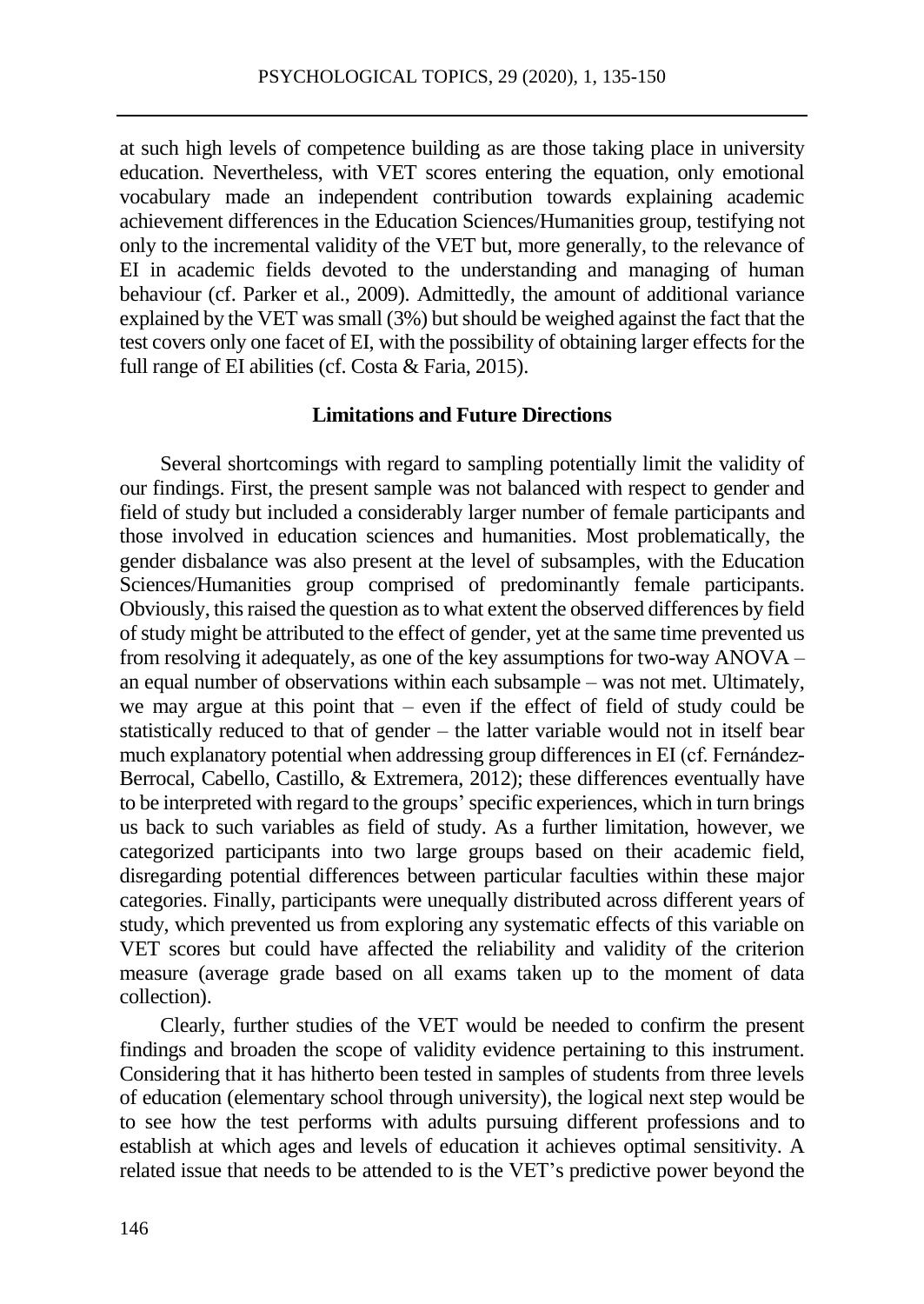academic context. Last but not least, no study has examined the VET concurrently to the MSCEIT*,* so that it remains for future research to establish how the former relates to this comprehensive measure of ability EI.

Overall, the findings obtained in this study certainly encourage more research on the VET, including efforts to adapt it into other languages*.* Providing further evidence of its reliability and validity, they also raise the prospects of enriching the spectrum of ability EI measures, particularly for the purpose of assessing emotional understanding abilities as a core aspect of EI.

# **References**

- Altaras Dimitrijević, A., & Jolić Marjanović, Z. (in press). Research on ability and trait emotional intelligence in Serbia: Efforts to validate the constructs and latest insights into their relationships with demographic variables. In L. Kaliska & J. Pellitteri (Eds.), *Emotional intelligence: Current developments from Eastern European perspectives*. New York: Nova Science Publishers.
- Altaras Dimitrijević, A., Jolić Marjanović, Z., & Dimitrijević, A. (2018). Whichever intelligence makes you happy: The role of academic, emotional, and practical abilities in predicting psychological well-being. *Personality and Individual Differences, 132,* 6- 13. [doi:10.1016/j.paid.2018.05.010](https://doi.org/10.1016/j.paid.2018.05.010)
- Altaras Dimitrijević, A., Starčević, J., & Jolić Marjanović, Z. (2019). Can ability emotional intelligence help explain intercultural effectiveness? Incremental validity and mediation effects of emotional vocabulary in predicting intercultural judgment. *International Journal of Intercultural Relations, 69,* 102-109. doi:10.1016/j.ijintrel.2019.01.005
- Babić Čikeš, A., Marić, D., & Šincek, D. (2018). Emotional intelligence and marital quality: Dyadic data on Croatian sample. *Studia Psychologica*, *60*(2), 108-122. doi:10.21909/ sp.2018.02.756
- Buško, V. & Babić Čikeš, A. (2013). Emotional intelligence in early adolescence: Validation data based on peer ratings and an objective ability-based test. *International Journal of Humanities and Social Science Invention*, *2*(5), 54-62.
- Costa, A., & Faria, L. (2015). The impact of emotional intelligence on academic achievement: A longitudinal study in Portuguese secondary school. *Learning and Individual Differences, 37,* 38-47. doi:https://doi.org/10.1016/j.lindif.2014.11.011
- Costa, A., Faria, L., & Takšić, V. (2011). Vocabulary of Emotions Test (VET): A crosscultural validation in Portuguese and Croatian contexts. *Psychological Topics*, *20*, 413- 424.
- Extremera, N., Ruiz-Aranda, D., Pineda-Galán, C., & Salguero, J. M. (2011). Emotional intelligence and its relation with hedonic and eudaimonic well-being: A prospective study. *Personality and Individual Differences, 51*(1), 11-16. doi:10.1016/j.paid. 2011. 02.029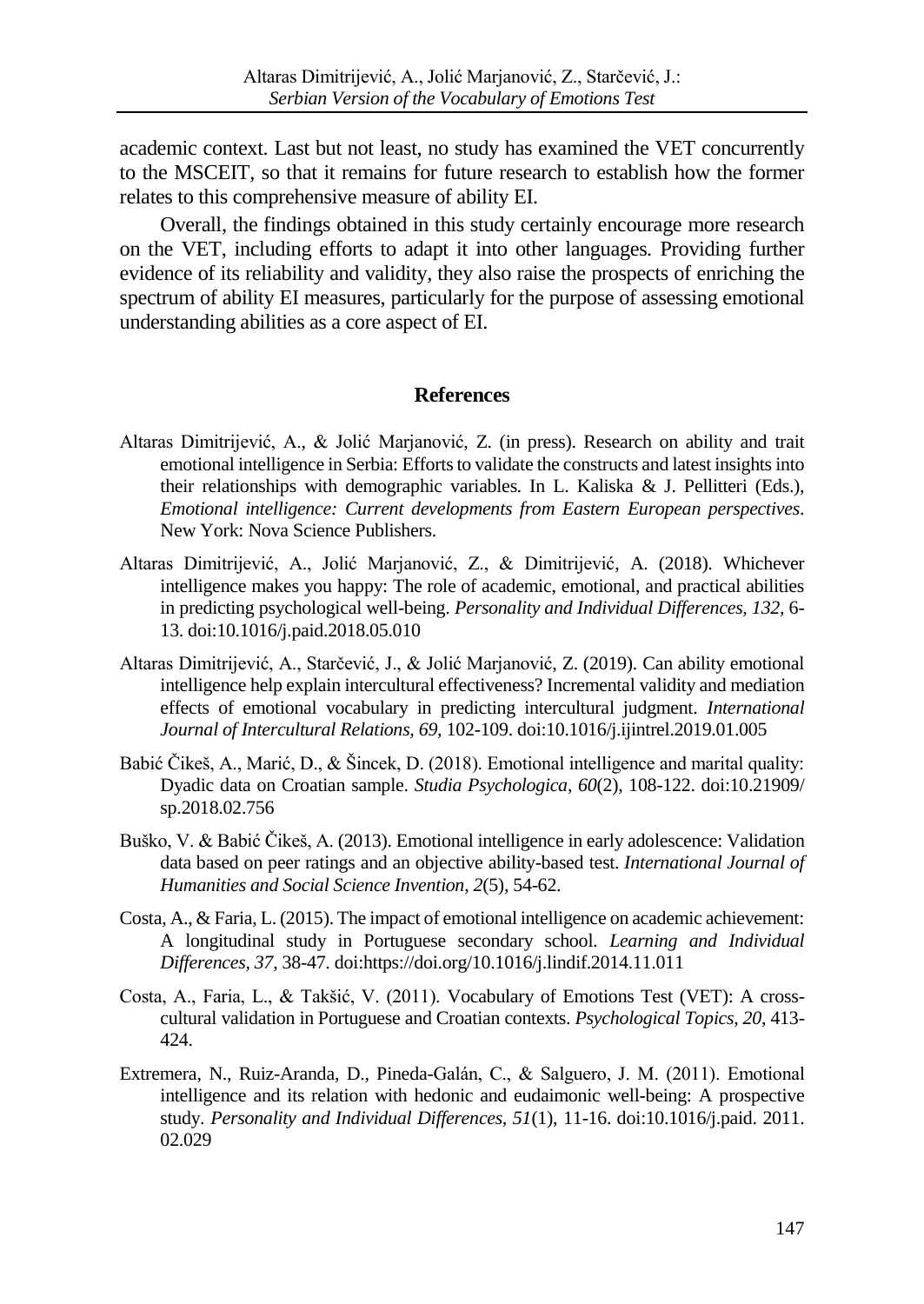- Fernández-Berrocal, P., Cabello, R., Castillo, R., & Extremera, N. (2012). Gender differences in emotional intelligence: The mediating effect of age. *Behavioral Psychology / Psicología Conductual, 20,* 77-89.
- George, D., & Mallery, M. (2010). *SPSS for Windows step by step: A simple guide and reference*, 17.0 update (10th ed.). Boston: Pearson.
- Gil-Olarte Márquez, P., Palomera Martin, R., & Bracket, M. (2006). Relating emotional intelligence to social competence and academic achievement in high school students. *Psicothema,18*(supl), 118-123*.*
- Ivcevic, Z., & Brackett, M. (2014). Predicting school success: Comparing conscientiousness, grit, and emotion regulation ability. *Journal of Research in Personality, 52*, 29-36. doi:10.1016/j.jrp.2014.06.005
- Kulenović, A., Balenović, T., & Buško, V. (2000). Test analize emocija: Jedan pokušaj objektivnog mjerenja sposobnosti emocionalne inteligencije [Emotion Analysis Test: Attempt at designing an objective measure of a component of emotional intelligence]. *Suvremena psihologija, 3*, 27-48.
- Lopes, P. N., Brackett, M. A., Nezlek, J. B., Schütz, A., Sellin, I., & Salovey, P. (2004). Emotional intelligence and social interaction. *Personality and Social Psychology Bulletin*, *30*(8), 1018-1034. doi:10.1177/0146167204264762
- Lopes, P. N., Salovey, P., Côté, S., & Beers, M. (2005). Emotion regulation abilities and the quality of social interaction. *Emotion, 5*(1), 113-118. doi:10.1037/1528-3542. 5.1.113
- Lopes, P., Salovey, P., & Straus, R. (2003). Emotional intelligence, personality, and the perceived quality of social relationships. *Personality and Individual Differences, 35*(3), 641-658. doi:10.1016/S0191-8869(02)00242-8
- MacCann, C., Joseph, D. L., Newman, D. A., & Roberts, R. D. (2014). Emotional intelligence is a second-stratum factor of intelligence: Evidence from hierarchical and bifactor models. *Emotion, 14*(2), 358-374. doi:10.1037/a0034755
- MacCann, C., & Roberts, R. D. (2008). New paradigms for assessing emotional intelligence: Theory and data. *Emotion*, *8*(4), 540-551. doi:10.1037/a0012746
- MacCann, C., Roberts, R. D., Matthews, G., & Zeidner, M. (2004). Consensus scoring and empirical option weighting of performance-based emotional intelligence (EI) tests. *Personality and Individual Differences, 36*, 645-662. doi:10.1016/S0191-8869(03) 00123-5
- Matthews, G., Zeidner, M., & Roberts, R. D. (2002). *Emotional intelligence: Science and myth*. Cambridge, MA: MIT Press.
- Mayer, J. D., Caruso, D. R., & Salovey, P. (1999). Emotional intelligence meets traditional standards for an intelligence. *Intelligence*, *27*(4), 267-298. doi:10.1016/S0160-2896 (99)00016-1
- Mayer, J. D., & Salovey, P. (1997). What is emotional intelligence? In P. Salovey & D. J. Sluyter (Eds.), *Emotional development and emotional intelligence: Educational implications* (pp. 3-34). New York: Harper Collins.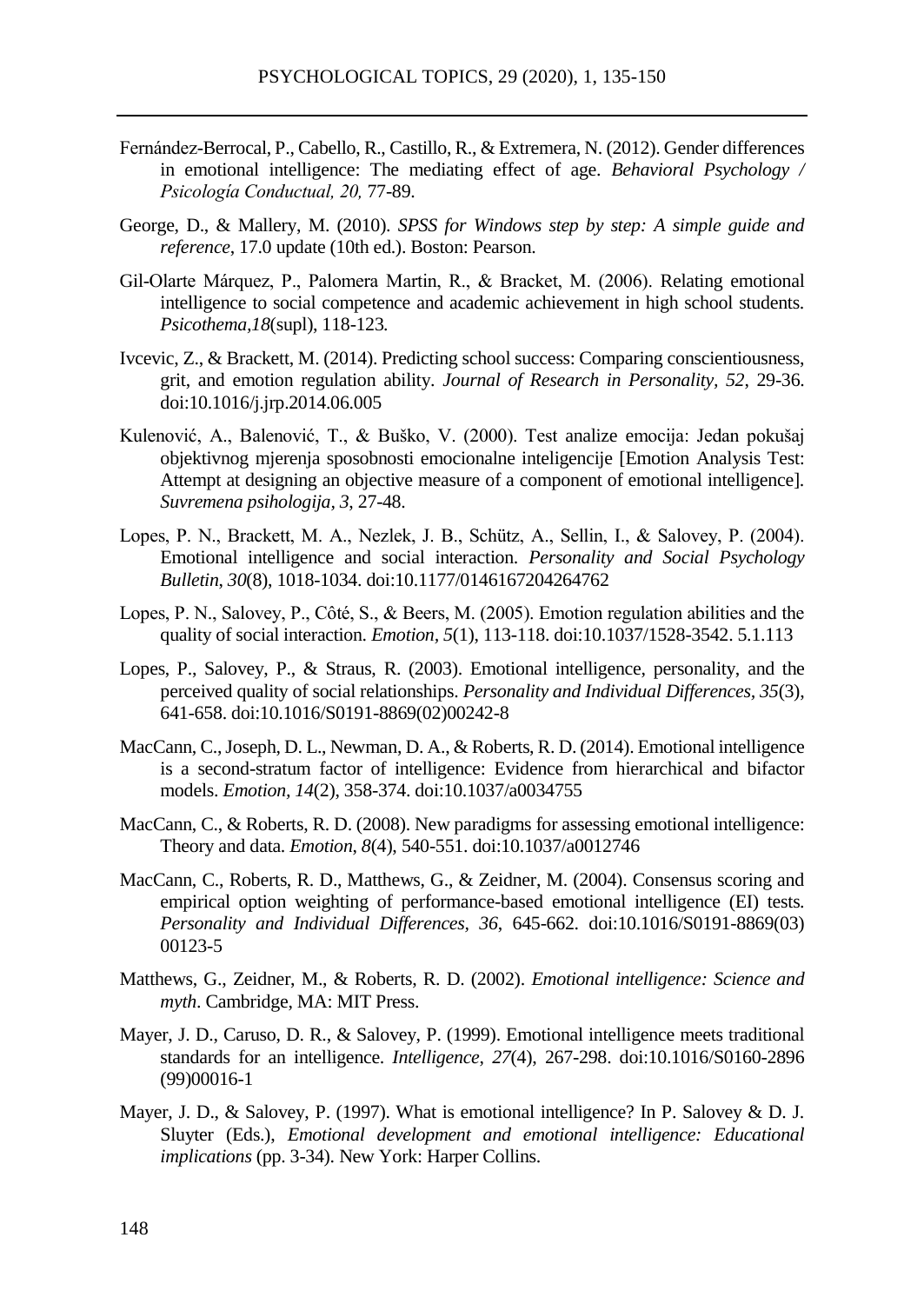- Mayer, J. D., Salovey, P., & Caruso, D. R. (2002). *Mayer-Salovey-Caruso Emotional Intelligence Test: User's manual*. Toronto: MHS.
- Mayer, J. D., Salovey, P., Caruso, D. R., & Cherkasskiy, L. (2011). Emotional intelligence. In R. J. Sternberg & S. B. Kaufman (Eds.), *The Cambridge handbook of intelligence* (pp. 528-549). NY: Cambridge University Press.
- Mayer, J. D., Salovey, P., Caruso, D. R., & Sitarenios, G. (2001). Emotional intelligence as a standard intelligence. *Emotion, 1*(3), 232-242. doi:10.1037//1528-3542.1.3.232
- Mestre, J. M., MacCann, C., Guil, R., & Roberts, R. D. (2016). Models of cognitive ability and emotion can better inform contemporary emotional intelligence frameworks. *Emotion Review*, *8*(4), 322-330. doi[:10.1177/1754073916650497](https://doi.org/10.1177/1754073916650497)
- Mohorić, T. (2016). Konstrukcija i validacija Testa razumijevanja emocija u okviru Rosemanova modela emocija [Test of Understanding Emotions: Construction and validation within Roseman's model of emotions]. *Psihologijske teme, 25*(2), 223-243.
- Mohorić, T., & Takšić, V. (2016). Emotional understanding as a predictor of socio-emotional functioning and school achievement in adolescence. *Psihologija, 49*(4), 357-374. doi:10.2298/PSI1604357M
- Mohorić, T., Takšić, V., & Duran, M. (2010). In search of  $f$ , the correct answer" in an ability based emotional intelligence (EI) test. *Studia Psychologica*, *52*, 219-228.
- Mohorić, T., Takšić, V., & Šekuljica, D. (2016). Uloga razumijevanja emocija u razvoju simptoma depresivnosti i anksioznosti u ranoj adolescenciji [The role of emotional understanding in the development of depression and anxiety symptoms in early adolescence]. *Socijalna psihijatrija, 44*(1), 46-58.
- Parker, J. D. A., Saklofske, D. H., Wood, L. M., & Collin, T. (2009). The role of emotional intelligence in education. In C. Stough, D. H. Saklofske, & J. D. A. Parker (Eds.), *Assessing emotional intelligence: Theory, research, and applications* (pp. 239-255). New York, NY: Springer. doi:10.1007/978-0-387-88370-0\_13
- Rivers, S. E., Brackett, M. A., Reyes, M. R., Mayer, J. D., Caruso, D. R., & Salovey, P. (2012). Measuring emotional intelligence in early adolescence with the MSCEIT-YV: Psychometric properties and relationship with academic performance and psychosocial functioning. *Journal of Psychoeducational Assessment, 30*, 344-366.
- Salovey, P., Mayer, J. D., & Caruso, D. (2002). The positive psychology of emotional intelligence. In C. R. Snyder & S. J. Lopez (Eds.), *Oxford handbook of positive*  psychology (2<sup>nd</sup> Ed.) (pp. 159-171). New York: Oxford University Press.
- Stevanović, B. (1988). *Verbalna serija: Priručnik [Verbal Series: Manual].* Beograd: Centar za primenjenu psihologiju.
- Takšić, V., Harambašić, D., & Velemir, B. (2003). *Vocabulary of Emotions Test.* Rijeka: Authors' edition.
- Takšić, V., Harambašić, D., & Velemir, B. (2004, August). *Emotional Vocabulary Test as an attempt to measure the emotional intelligence ability – understanding emotion aspect*. Paper presented at the 28th International Congress of Psychology, Beijing, China.